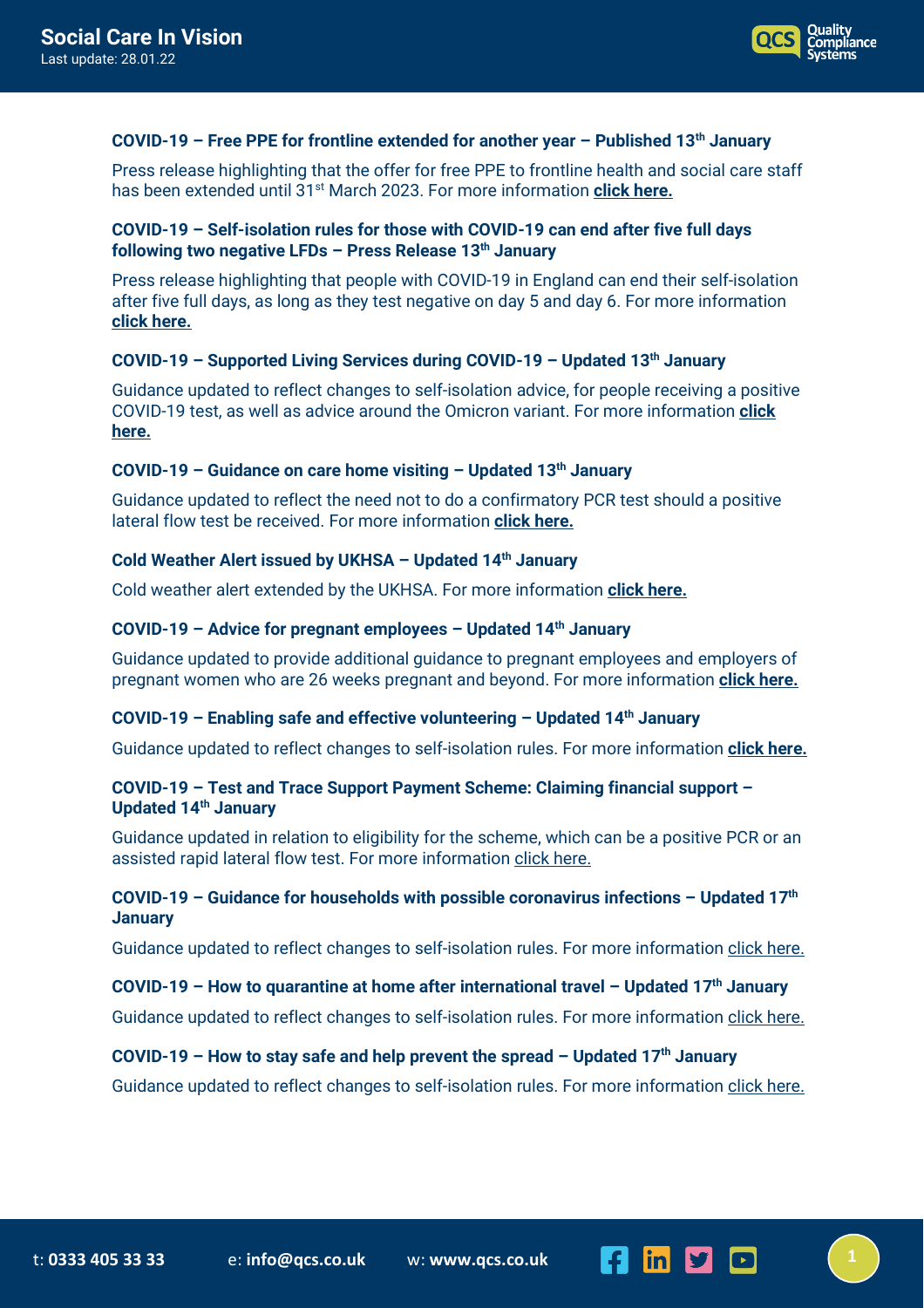

# **COVID-19 – Management of staff and exposed patients and residents in health and social care settings – Updated 17th January**

Guidance updated to reflect the change in isolation period in hospitals from 14 to 10 days for cases and contacts of cases of COVID-19 and includes new changes to self-isolation periods for staff in health and care settings. For more information [click here.](https://www.gov.uk/government/publications/covid-19-management-of-exposed-healthcare-workers-and-patients-in-hospital-settings?utm_medium=email&utm_campaign=govuk-notifications-topic&utm_source=013398ad-e4b5-4600-893a-1047fc763b4c&utm_content=immediately)

# **COVID-19 – NHS Test and Trace in the workplace – Updated 17th January**

Guidance updated to include information on precautionary testing for critical workers. For more informatio[n click here.](https://www.gov.uk/guidance/nhs-test-and-trace-workplace-guidance?utm_medium=email&utm_campaign=govuk-notifications-topic&utm_source=83ef2901-b924-4543-93bb-eead8ebe5d56&utm_content=immediately)

## **COVID-19 – Coronavirus testing for adult social care settings – Updated 18th January**

Guidance updated to include information on giving feedback about your test kit or reporting harm. For more information [click here.](https://www.gov.uk/government/publications/coronavirus-covid-19-testing-for-adult-social-care-settings?utm_medium=email&utm_campaign=govuk-notifications-topic&utm_source=86c9fd78-e981-4a1c-b168-e0243d096ff6&utm_content=immediately)

## **COVID-19 – How to stay safe and help prevent the spread – Updated 18th January**

Guidance updated to reflect new testing and isolation rules. For more information [click here.](https://www.gov.uk/guidance/covid-19-coronavirus-restrictions-what-you-can-and-cannot-do?utm_medium=email&utm_campaign=govuk-notifications-topic&utm_source=5ff232a8-0234-47da-9ae1-34000ec84eca&utm_content=immediately)

# **Cold Weather Alert issued by UKHSA – Updated 18th January**

Cold weather alert extended by the UKHSA. For more information **[click here.](https://www.gov.uk/government/news/cold-weather-alert-issued-by-ukhsa?utm_medium=email&utm_campaign=govuk-notifications-topic&utm_source=7385b9d1-4180-4c72-be75-ad0c15d49d96&utm_content=immediately)**

# **COVID-19 - PM Statement to the House of Commons on COVID-19 – Updated 19th January**

Statement to the House of Commons highlighting the move from Plan B to Plan A in England. For more information **[click here.](https://www.gov.uk/government/speeches/pm-statement-to-the-house-of-commons-on-covid-19-19-january-2022?utm_medium=email&utm_campaign=govuk-notifications-topic&utm_source=601dfed1-62a5-4e2c-901b-82be0bdee595&utm_content=immediately)**

## **COVID-19 – Claim back statutory sick pay paid to your employees due to coronavirus – Updated 19th January**

Guidance updated to highlight that the scheme has been reintroduced. For more information click [here.](https://www.gov.uk/guidance/claim-back-statutory-sick-pay-paid-to-your-employees-due-to-coronavirus-covid-19?utm_medium=email&utm_campaign=govuk-notifications-topic&utm_source=d0d13e4a-59b8-4aab-8f48-b0e49f9d2fc8&utm_content=immediately)

## **COVID-19 – Announced move from Plan B to Plan A in England – Updated 19th January**

Following the Government's announcement of a move from Plan B to Plan A in England the following guidances have been updated:

[How to stay safe and prevent the spread](https://www.gov.uk/guidance/covid-19-coronavirus-restrictions-what-you-can-and-cannot-do?utm_medium=email&utm_campaign=govuk-notifications-topic&utm_source=2eef1354-d59c-4ede-a802-9ad690f13b74&utm_content=immediately)

[Working safely during coronavirus](https://www.gov.uk/guidance/working-safely-during-covid-19?utm_medium=email&utm_campaign=govuk-notifications-topic&utm_source=abbeb822-34b6-433c-bb6d-df69dae992d3&utm_content=immediately)

[Enabling safe and effective volunteering during coronavirus](https://www.gov.uk/guidance/enabling-safe-and-effective-volunteering-during-coronavirus-covid-19?utm_medium=email&utm_campaign=govuk-notifications-topic&utm_source=9a3da9ea-a314-4abc-bea2-802d860dd798&utm_content=immediately)

## **COVID-19 – England to return to Plan A following the success of the booster programme – Press Statement 19th January**

Statement highlighting the move from Plan B to Plan A in England. For more information **[click here.](https://www.gov.uk/government/news/england-to-return-to-plan-a-following-the-success-of-the-booster-programme?utm_medium=email&utm_campaign=govuk-notifications-topic&utm_source=202f6e72-caa4-4bb8-b696-522c1a041112&utm_content=immediately)**

#### **COVID-19 - How to do a coronavirus rapid lateral flow test – Updated 19th January**

Updated information about the video for SunScreen tests. For more information **[click here.](https://www.gov.uk/guidance/covid-19-self-test-help?utm_medium=email&utm_campaign=govuk-notifications-topic&utm_source=af8c2eca-5359-4ada-b9ae-c0a0a9a9ac99&utm_content=immediately#full-publication-update-history)**

# **COVID-19 - Testing in adult care homes – Updated 20th January**

Guidance updated to reflect removal of a confirmatory PCR after a positive LFT and updated advice on testing within 90 days of a positive result. For more information **[click here.](https://www.gov.uk/government/publications/coronavirus-covid-19-testing-in-adult-care-homes?utm_medium=email&utm_campaign=govuk-notifications-topic&utm_source=ee06a3d6-a54a-407b-a854-72a8ba2e9f92&utm_content=immediately#full-publication-update-history)**

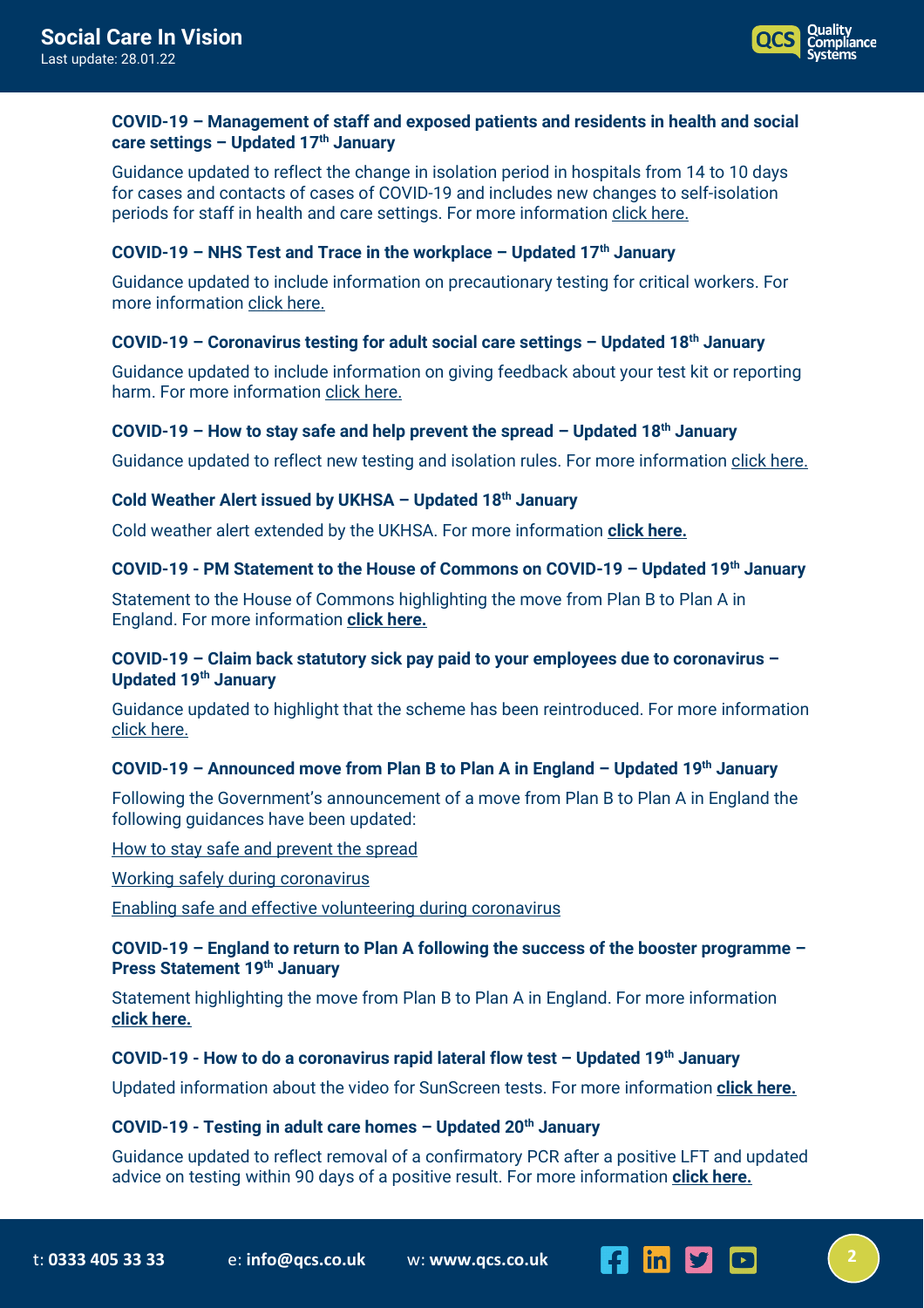

## **COVID-19 - Vaccination of workers in social care settings other than care homes: operational guidance – Published 20th January**

Operational guidance published to support the implementation of mandatory vaccination requirements in the wider social care setting by 1 April 2022. For more information **[click](https://www.gov.uk/government/publications/vaccination-of-workers-in-social-care-settings-other-than-care-homes-operational-guidance?utm_medium=email&utm_campaign=govuk-notifications-topic&utm_source=5a3b676f-c951-4b33-b5f8-2233f24a4176&utm_content=immediately)  [here.](https://www.gov.uk/government/publications/vaccination-of-workers-in-social-care-settings-other-than-care-homes-operational-guidance?utm_medium=email&utm_campaign=govuk-notifications-topic&utm_source=5a3b676f-c951-4b33-b5f8-2233f24a4176&utm_content=immediately)**

# **COVID-19 - Vaccination of people working or deployed in care homes: operational guidance – Updated 20th January**

Guidance updated following additional regulations coming into force on 6 January 2022. For more information **[click here.](https://www.gov.uk/government/publications/vaccination-of-people-working-or-deployed-in-care-homes-operational-guidance?utm_medium=email&utm_campaign=govuk-notifications-topic&utm_source=03c5d6c2-8717-49a1-a476-ded9e2e05383&utm_content=immediately)**

## **COVID-19 - Admission and care of people in care homes – Updated 20th January**

Guidance updated in line with clinical guidance from the UKHSA. For more information **[click](https://www.gov.uk/government/publications/coronavirus-covid-19-admission-and-care-of-people-in-care-homes?utm_medium=email&utm_campaign=govuk-notifications-topic&utm_source=372d42d6-34cd-4947-8546-02ef31033d90&utm_content=immediately)  [here.](https://www.gov.uk/government/publications/coronavirus-covid-19-admission-and-care-of-people-in-care-homes?utm_medium=email&utm_campaign=govuk-notifications-topic&utm_source=372d42d6-34cd-4947-8546-02ef31033d90&utm_content=immediately)**

## **COVID-19 - Supported Living services during coronavirus – Updated 21st January**

Guidance updated for staff members who have developed COVID-19 syptoms or test positive on an LFT or PCR test, as well as information on isolation guidelines. For more information **[click here.](https://www.gov.uk/government/publications/supported-living-services-during-coronavirus-covid-19?utm_medium=email&utm_campaign=govuk-notifications-topic&utm_source=750c114a-042d-4226-8691-7695dda97fa1&utm_content=immediately)**

# **Cold Weather Alert issued by UKHSA – Updated 21st January**

Cold weather alert extended by the UKHSA. For more information **[click here.](https://www.gov.uk/government/news/cold-weather-alert-issued-by-ukhsa?utm_medium=email&utm_campaign=govuk-notifications-topic&utm_source=f85e3a25-5852-42b9-967d-bf0b7e3a9b37&utm_content=immediately)**

## **COVID-19 - Working safely during coronavirus – Updated 21st January**

Guidance updated to reflect new requirements and the need to not work from home where people can. For more information **[click here.](https://www.gov.uk/guidance/working-safely-during-covid-19?utm_medium=email&utm_campaign=govuk-notifications-topic&utm_source=6f93b0f8-17b0-42fb-990a-6e65291554fa&utm_content=immediately)**

## **COVID-19 - PPE portal: how to order COVID-19 personal protective equipment (PPE) – Updated 21st January**

Guidance updated to highlight that it is a legal requirement that FFP3 masks must be fit tested on all health and care staff who may be required to wear one. For more information **[click here.](https://www.gov.uk/guidance/ppe-portal-how-to-order-covid-19-personal-protective-equipment?utm_medium=email&utm_campaign=govuk-notifications-topic&utm_source=c74fdf95-24c7-471a-9cca-d63a8b4553a5&utm_content=immediately)**

## **COVID-19 - How to work safely in domiciliary care in England – Updated 24th January**

Guidance updated to reflect new self-isolation rules in place. For more information **[click](https://www.gov.uk/government/publications/covid-19-how-to-work-safely-in-domiciliary-care?utm_medium=email&utm_campaign=govuk-notifications-topic&utm_source=15fa89cd-adc5-48af-a3e5-4f3189e6f46b&utm_content=immediately)  [here.](https://www.gov.uk/government/publications/covid-19-how-to-work-safely-in-domiciliary-care?utm_medium=email&utm_campaign=govuk-notifications-topic&utm_source=15fa89cd-adc5-48af-a3e5-4f3189e6f46b&utm_content=immediately)**

## **COVID-19 – Travel to England from another country – Updated 24th January**

The Government have announced a change in testing and quarantine rules for international travel to England from  $11<sup>th</sup>$  February, as a result the following guidances have been updated:

[Travel to England from another country](https://www.gov.uk/guidance/travel-to-england-from-another-country-during-coronavirus-covid-19?utm_medium=email&utm_campaign=govuk-notifications-topic&utm_source=840a025d-6b04-45c4-bf2d-d2c46d9457e2&utm_content=immediately#full-publication-update-history)

[Coronavirus testing before you travel to England](https://www.gov.uk/guidance/coronavirus-covid-19-testing-for-people-travelling-to-england?utm_medium=email&utm_campaign=govuk-notifications-topic&utm_source=2e8be887-941f-4fa7-a4c5-469e9ed5a6a2&utm_content=immediately)

[Travel abroad from England during Coronavirus \(COVID-19\)](https://www.gov.uk/guidance/travel-abroad-from-england-during-coronavirus-covid-19?utm_medium=email&utm_campaign=govuk-notifications-topic&utm_source=e493cc80-11b7-463d-a27f-fa47a079d4f2&utm_content=immediately)

[How to quarantine at home after international travel](https://www.gov.uk/guidance/how-to-quarantine-when-you-arrive-in-england?utm_medium=email&utm_campaign=govuk-notifications-topic&utm_source=fb5f5175-8e3b-46cf-b735-baa31b37bd09&utm_content=immediately)